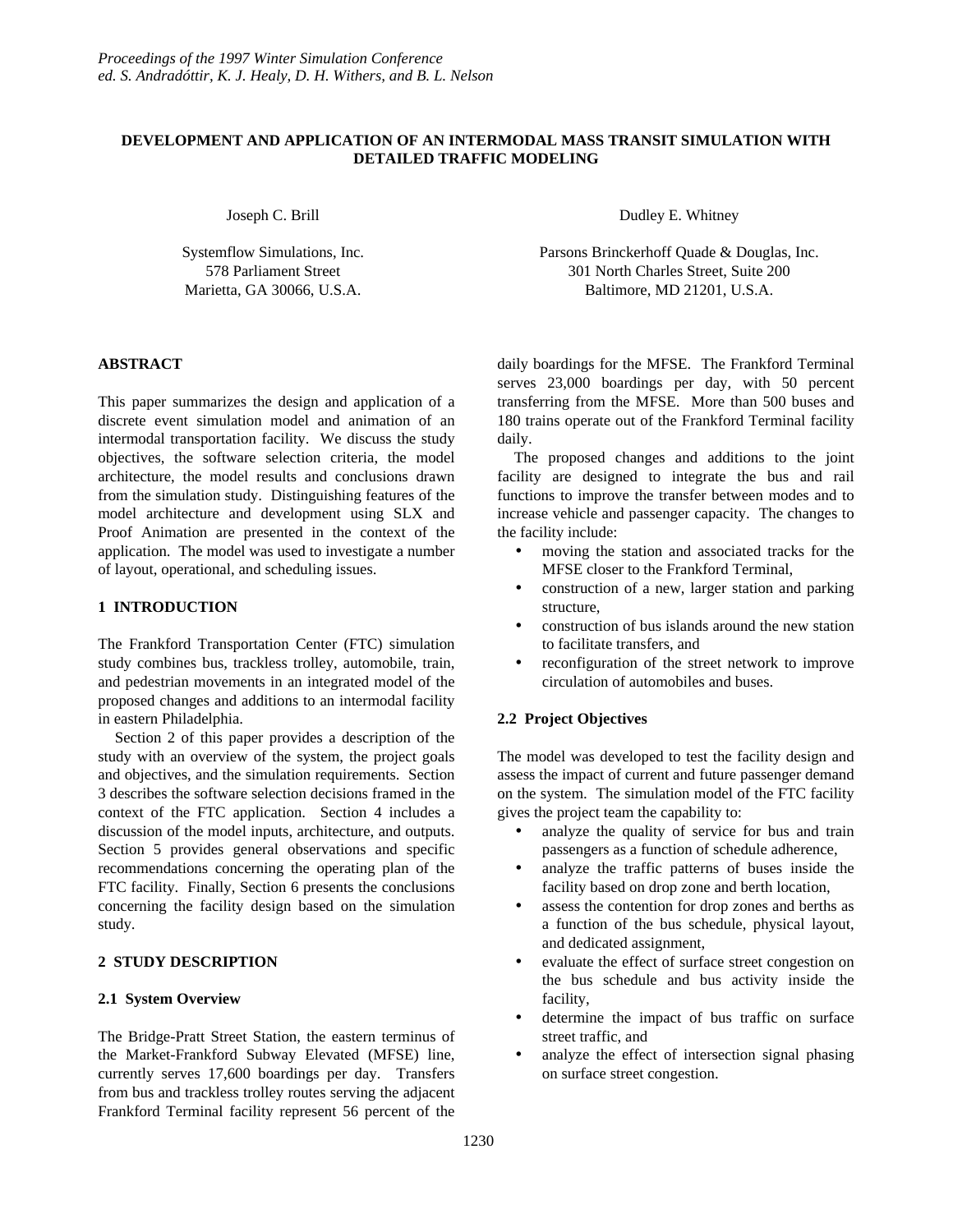### **2.3 Project Requirements**

A partial list of the required features is included to illustrate the breadth of scope and level of detail of the model:

- routing for twenty-one bus services with shared passenger drop zones and dedicated berth locations (including bringing buses into service and taking buses out of service from the storage facility),
- terminal station operations of an elevated train system (including bringing trains into service and taking trains out of service at the yard leads),
- pedestrian movements including "choke points" (doors, fare gates, escalators, etc…),
- signalized intersection control (e.g., red, yellow, green, left turn arrow, right turn arrow) and synchronized signals,
- detailed vehicle modeling including acceleration, deceleration, and following distance,
- detailed driver behavior including left turn on green across oncoming traffic (no arrow), right turn on red, and stop signs.

#### **3 SOFTWARE SELECTION**

#### **3.1 Software Considerations**

The inclusion of vehicle acceleration, deceleration, and following distance significantly increases the complexity of vehicle modeling. The control of vehicles is based on both the network layout (vehicle-to-network) and the state of other vehicles (vehicle-to-vehicle).

In our experience, all of the simulation packages with built-in vehicle movement systems (e.g., AGVs) can be characterized as vehicle-to-network systems. Typically in these systems, vehicles are controlled by fixed points attached to the network layout. Vehicles proceed across the network by claiming and later releasing forward control points. The conceptually simple task of accumulating vehicles of different length is usually difficult to model.

In order to implement vehicle following, there must be a mechanism for communication between vehicles and the capability to directly control individual vehicles (e.g., accelerate, decelerate, cruise). The ability to modify a vehicle's behavior is required at an infinite number of arbitrary points on the network layout. For example, the stop position of an individual vehicle at a red light is predicated on the number and length of all preceding vehicles.

Based on our collective modeling experience with the built-in capabilities of vehicle movement systems in existing simulation packages, we were left with the following choice: attempt to build our application on top of a movement system in an existing simulation package that does not support our modeling needs directly versus building a model from scratch in a general purpose simulation language that fully supports our modeling needs. The team chose to develop the application from scratch in a general purpose simulation language rather than trying to force our application into the constructs of an existing tool.

### **3.2 SLX and Proof Animation**

The simulation model of the FTC application was developed in SLX (Henriksen, 1996) and animated with Proof Animation (Henriksen, 1996), both products of Wolverine Software Corporation. In addition, a number of support scripts for input data processing were developed using Perl.

SLX is a layered software system for discrete-event simulation. The motivation for using SLX stems from the fact that the set of SLX kernel level simulation primitives is both small and powerful. Distinguishing features of SLX include:

- user defined objects and types,
- sets,
- a generalized wait until mechanism, and
- a statement definition capability.

These features will be discussed in the context of the FTC application, where appropriate, in the following sections.

Proof Animation was chosen as the animation package, in large part, based on its successful use in earlier large-scale rapid transit studies (see Atala, Brill, and Carson, 1992). Proof is a general purpose, postprocessing animator designed for use with a wide variety of simulation tools and application areas. For the FTC application, we used Proof as both the animator on the "back-end" and as a graphical data entry tool on the "front-end". The use of Proof on the front-end is described in the Model Inputs section of this paper.

#### **4 THE MODEL**

#### **4.1 Model Inputs**

The model is driven by a number of external data files provided by the user. The input data files include:

- a bus schedule,
- a train schedule.
- automobile arrival rates and routing matrix,
- pedestrian arrival rates and routing matrix, and
- intersection signal phasing.

The input data files were created and maintained using spreadsheets in file formats developed by the team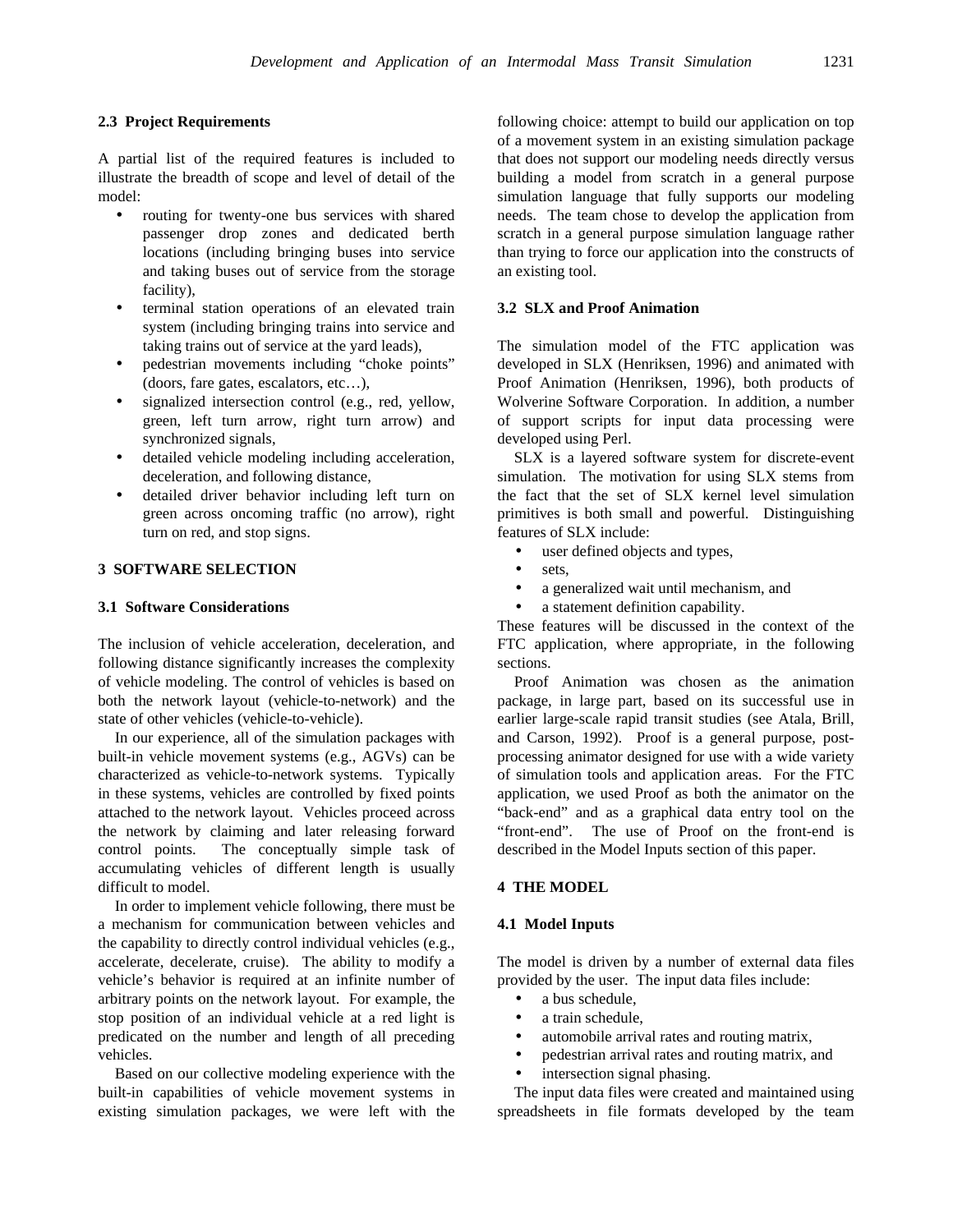members responsible for collecting the data. Perl scripts were written to translate the user input file formats to the simulation model file formats.

One of the preliminary design goals for the model was the ability to rapidly modify the automobile, train, and pedestrian networks. To support this goal, a preprocessing program was written in SLX that reads a Proof layout file and generates the necessary data file(s) for the FTC simulation model. This allowed the various networks to be defined graphically using Proof. Each system (automobile, train, and pedestrian) was developed and maintained in a separate Proof layout file. An additional Proof layout file contained the background graphics and all other necessary animation constructs. The "master" Proof animation layout file is generated on demand by merging the relevant portions of the four layout files together.

#### **4.2 Model Architecture**

For purposes of exposition, the project activity can be divided into three distinct components: design and implementation of the simulation engine, development of the FTC application, and engineering analysis based on model results. Verification and validation spanned all three phases of model development. The simulation engine and FTC application are addressed below; the operations analysis is discussed in the Results and Conclusions sections.

#### **4.2.1 The Simulation Engine**

In general, the internal architecture of the model is hierarchical. As we move up the hierarchy, we operate at increasing levels of abstraction. For example, when we route a bus through the facility, we do not want to be concerned with the mechanics of vehicle movement, but instead achieving the end goal of successfully arriving at our desired destination. We allow the implementation of lower levels to handle the necessary details of vehicle movement and interaction.

SLX provides both data and procedural abstraction mechanisms. Data abstraction is provided by the ability to define new data types and to build classes which are aggregations of both native SLX and user-defined data types. Procedural abstraction is provided by a statement definition capability. The statement definition capability allows the introduction of new statements into the language. Statement definitions are compiled by SLX, effectively extending the native SLX compiler. This capability can be further exploited to generate SLX data types and procedural code definitions at compile-time. In essence, a model can build its own data and code support during compilation.

The implementation of the simulation engine takes full advantage of the abstraction mechanisms of SLX. Higher level functionality "encapsulates" lower level implementation details. At the lowest level, the simulation engine contains a general network data structure and the relevant code support for construction and maintenance of an arbitrary number of network instances. In fact, all three movement systems (automobile, train, and pedestrian) are built on top of the same underlying network data structure. Similarly, the automobile and train systems are built upon the same vehicle movement system.

The vehicle movement system is comprised of all vehicle-to-network and vehicle-to-vehicle control mechanisms. Characteristics of an individual vehicle include: length, acceleration rate, deceleration rate, following time, and maximum allowed speed. Note that vehicle following is defined as a constant time. This yields a non-linear following distance that is a function of the vehicle characteristics of both the leader and follower. As a vehicle moves across the network, the vehicle following time is converted to a target following distance and the appropriate vehicle action is taken (accelerate, decelerate, maintain speed).

All vehicles are autonomous "drones" subject to the actions of surrounding vehicles and any network control (e.g., stop lights). A state change of a single vehicle may (or may not) trigger a state change in one or more surrounding vehicles. For example, as a stream of cars approaches an intersection at which the signal is red, the lead car begins to slow down. In turn, following cars will begin to slow down. Eventually, all of the cars will come to rest forming a line end-to-end.

The communication mechanism between vehicles was built primarily with pointers to SLX objects and sets. Set construction primitives include insertion and deletion. Iteration primitives for sets include the first, last, predecessor, and successor objects. Additionally, sets can be ranked on any number of object attributes. Sets provide a built-in mechanism for list construction and maintenance.

Each edge (or link) in the vehicle network has an associated SLX set. Each vehicle has an object associated with its head (leading edge), middle, and tail (trailing edge). As the vehicle traverses the network, the objects for the vehicle are continuously inserted into and removed from the relevant network edge sets. To find a following vehicle, the successor object to the tail of the vehicle in the associated network set is evaluated. When the successor is null, there is not a following vehicle on the current network link. If desired, the network can be "searched" backward looking for one or more vehicles based on the network connectivity. When a vehicle changes state, following vehicles are notified so that they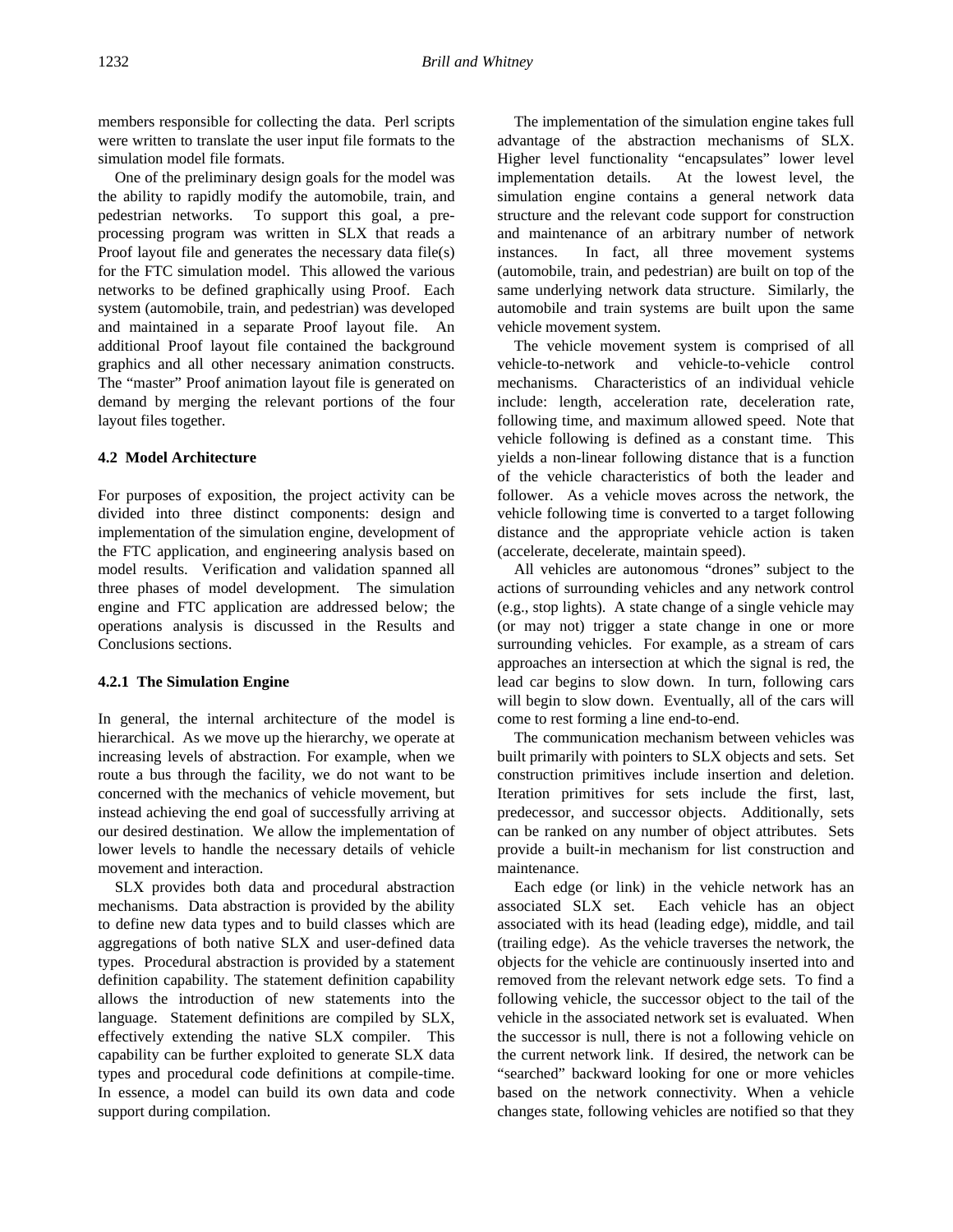may act accordingly. Similarly, the network can be searched forward for preceding vehicles. A forward search is usually used to determine the distance between two or more vehicles.

The vehicle-to-network control is implemented through control points and fixed points. Control points and fixed points are physically attached to the network layout. Control points have an associated speed. When we want vehicles to stop at a control point, we assign a speed of zero. When we want vehicles to slow down when approaching a control point (e.g., for a turn), the associated speed is specified as needed. Posted speed limits are implemented in this manner. Control points provide the capability to anticipate upstream speed restrictions. User code can be called when an approaching vehicle "hits" the speed profile associated with a control point and when an approaching vehicle passes over, or stops on, a control point. Fixed points do not have an associated speed. Therefore, user code is executed only when a vehicle passes over a fixed point. The user routines associated with control points and fixed points are referred to as handlers. Handlers are discussed in the next section.

#### **4.2.2 The FTC Application**

The simulation engine provides upper layers with all the functionality required to simulate complex vehicle behavior. The FTC application was built on top of the simulation engine primarily through the use of event handlers. SLX does not directly support a "pointer to a procedure" mechanism. However, the statement definition capability allowed us to develop a mechanism that is a proxy for a pointer to a function. The details of the handler implementation are encapsulated into a handful of user level statements. The user receives the functional benefit without being concerned with the implementation details.

Each code handler is defined with a unique name. Once defined, a handler can be registered with any number of control points, fixed points, or even called directly from other handlers. The handler mechanism allows us to write short paragraphs of control logic and attach this logic directly to the network layout. As vehicles move across the network, the handlers are automatically called by the simulation engine. When a handler is called, a pointer to the vehicle and a pointer to the control/fixed point are automatically passed to the handler code by the simulation engine. This allows references to the vehicle (and surrounding vehicles) and to the network itself. Arbitrarily complex control logic can be developed by developing handlers and graphically placing control/fixed points.

A discussion of the control logic for routing vehicles through an intersection highlights the fundamental concepts of handlers, control points, fixed points, and SLX "wait until". Figure 1 shows the Frankford Avenue and Pratt Street intersection. The arrows indicate the direction of travel. The paths into and out of the intersection are labeled with the origin or destination direction ( $NB = North Bound$ ,  $SB = South Bound$ ,  $EB =$ East Bound,  $WB = West Bound$  and lane number when there are multiple lanes.



Figure 1: Frankford Ave. and Pratt St. Intersection

For example, there is one lane entering the intersection traveling north (left to right) on Frankford Avenue. For vehicles turning left from Frankford Avenue onto Pratt Street, there are two westbound lanes (1 and 2) exiting the intersection. For vehicles continuing north on Frankford Avenue, there is one northbound lane exiting the intersection. For vehicles turning right from Frankford Avenue onto Pratt Street, there is one eastbound lane exiting the intersection.

For discussion, the notation "NB-WB2" indicates the direction and lane (if necessary) for entering the intersection and the direction and lane (if necessary) for exiting the intersection. Thus, "NB-WB2" is the path entering the intersection northbound and exiting the intersection westbound in lane 2. This is a left turn from Frankford Avenue onto Pratt Street.

The dashed rectangle represents the extents of the intersection for control purposes. The intersection stop lines are located at the intersection of the dashed rectangle and the entrance paths of the intersection. The stop lines are modeled with zero speed control points. The intersection of the dashed rectangle and the exit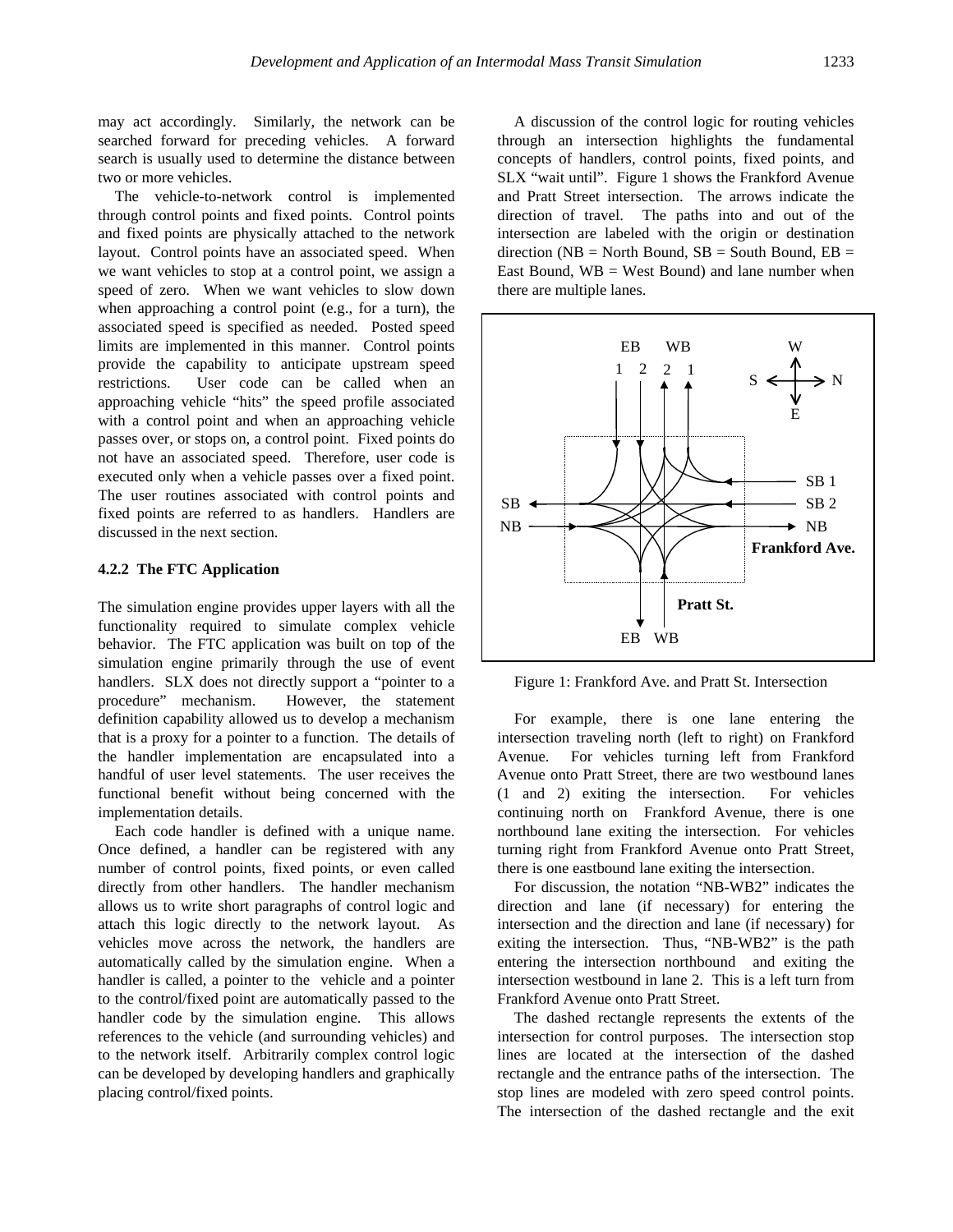paths of the intersection are modeled with fixed points. These fixed points represent the physical point at which a vehicle leaves the intersection. Each path through the intersection can be described by a unique control point and fixed point pair. A vehicle enters the intersection passing over a control point and leaves the intersection passing over a fixed point.

Control points and fixed points are associated with either the leading edge, center, or trailing edge of a vehicle. For intersections, the stop lines are modeled as leading edge control points (i.e., the speed profile is computed based on the leading edge of the vehicle coming to rest on the control point). The fixed points exiting the intersection are based on the trailing edge of the vehicles (i.e., the handler is called when the tail of a vehicle passes over the fixed point).

All vehicles that enter the intersection in Figure 1 northbound on Frankford Avenue will stop, if necessary, at the same control point regardless of their destination path (i.e., the paths "NB-WB1", "NB-WB2", "NB-NB", and "NB-EB" all share the same entrance location). However, the decision logic for proceeding through the intersection is very different for each possible path. Each path through the intersection has an associated handler for logical control of the intersection. When a vehicle hits the speed profile for a stop line control point, the route list of the vehicle is searched for an exit fixed point of the intersection. Once an exit fixed point is found, the handler associated with the control point/ fixed point pair is called.

The speed profile represents the critical point (based on vehicle speed and remaining distance to the control point) for deciding whether to stop at, or continue beyond, the control point. Once called, the vehicle will decelerate and/or remain at rest at the control point as long as the handler is active. As soon as the handler becomes inactive, the vehicle may proceed through the intersection. Since the mechanics of vehicle control are automatically handled by the simulation engine, our focus at this level is on the logical control of the intersection. The handlers for intersection control typically tend to be very small (most are 4 statements).

The primary statement in an intersection handler is an elaborate "wait until" expression. All of the necessary conditions for intersection control can be specified in a single statement. The wait until expressions can be decomposed into three logical groups, all of which must be satisfied simultaneously: (1) the signal aspect is favorable and all rules-of-the-road are satisfied, (2) there is available capacity on the destination link, and (3) there are no vehicles that have been granted conflicting routes. The first group is used to test the signal aspect and governs driver behavior (e.g., left turn arrow is green, right turn on red is okay, etc…). The second group

guarantees that there is room for the vehicle upon exiting the intersection (i.e., vehicles are not allowed to stop in the middle of an intersection). The third group is "zone control" (i.e., there are no vehicles with conflicting routes about to enter, or still in, the intersection).

In the FTC application, each logical group is comprised of a list of sub-expressions. For example, the entire wait until statement for the path "NB-WB1" contains seventeen (17) terms. Even though the wait until statements tend to be lengthy, this mechanism is dramatically easier (and less error prone) than the alternative of managing the model state changes and reevaluating the necessary conditions ourselves.

### **4.3 Model Outputs**

The outputs from the simulation model include a summary report, detailed boarding and alighting logs, and the animation trace file.

The summary report provides the number of buses, automobiles, and cars to enter and leave the simulation. In addition, the number of automobiles by entry location, the number of buses by service, and the number of passengers picked-up and dropped-off by service is reported. The information contained in the summary report is a reflection of the input data.

The boarding log provides an entry for each pick-up event. Each entry is composed of the service, berth location, arrival time, departure time, scheduled departure time, total dwell time, number of passengers boarded, and the number of passengers left waiting (if any). The number of passengers left waiting is an indication that the headway between buses is too long (poor scheduling) and/or significant delays due to congestion, drop zone availability, or berth availability.

Similarly, the alighting log includes an entry for each drop-off event. The alighting log includes the service, drop zone (location name and position), arrival time, departure time, and the number of passengers to alight.

Features of the animation include the road boundaries and lane markings for the entire study, the building and street furniture outlines, all vehicle movements (bus, trolley, and MFSE rail), pedestrian counts (numerical values at places of interest), and traffic signal aspects at each intersection.

The animation proved to be a valuable tool for evaluating and resolving schedule conflicts. The interaction and competition between buses, services, drop zones, berths, and passengers becomes evident by viewing the animation. Modifications to the schedule could be tested and compared under identical system conditions.